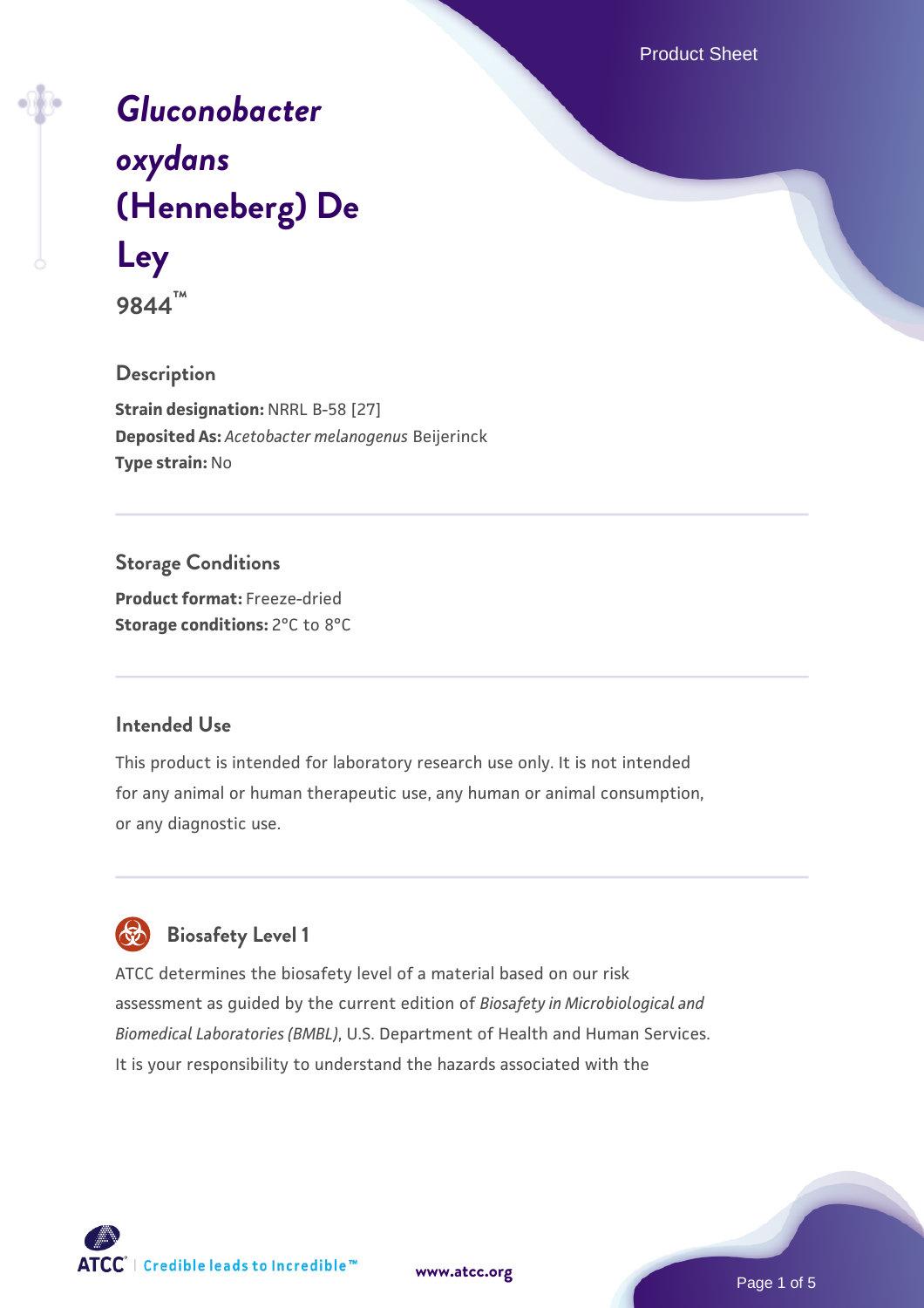# **[Gluconobacter oxydans](https://www.atcc.org/products/9844) [\(Henneberg\) De Ley](https://www.atcc.org/products/9844)** Product Sheet **9844**

material per your organization's policies and procedures as well as any other applicable regulations as enforced by your local or national agencies.

ATCC highly recommends that appropriate personal protective equipment is always used when handling vials. For cultures that require storage in liquid nitrogen, it is important to note that some vials may leak when submersed in liquid nitrogen and will slowly fill with liquid nitrogen. Upon thawing, the conversion of the liquid nitrogen back to its gas phase may result in the vial exploding or blowing off its cap with dangerous force creating flying debris. Unless necessary, ATCC recommends that these cultures be stored in the vapor phase of liquid nitrogen rather than submersed in liquid nitrogen.

# **Certificate of Analysis**

For batch-specific test results, refer to the applicable certificate of analysis that can be found at www.atcc.org.

## **Growth Conditions**

**Medium:**  [ATCC Medium 1: Mannitol Agar/Broth](https://www.atcc.org/-/media/product-assets/documents/microbial-media-formulations/1/atcc-medium-0001.pdf?rev=6bc3536c00fe41a8a6b90fdab54f0a97) **Temperature:** 26°C **Atmosphere:** Aerobic

## **Handling Procedures**

- 1. Open vial according to enclosed instructions.
- 2. Using a single tube of #1 broth (5 to 6 ml), withdraw approximately 0.5

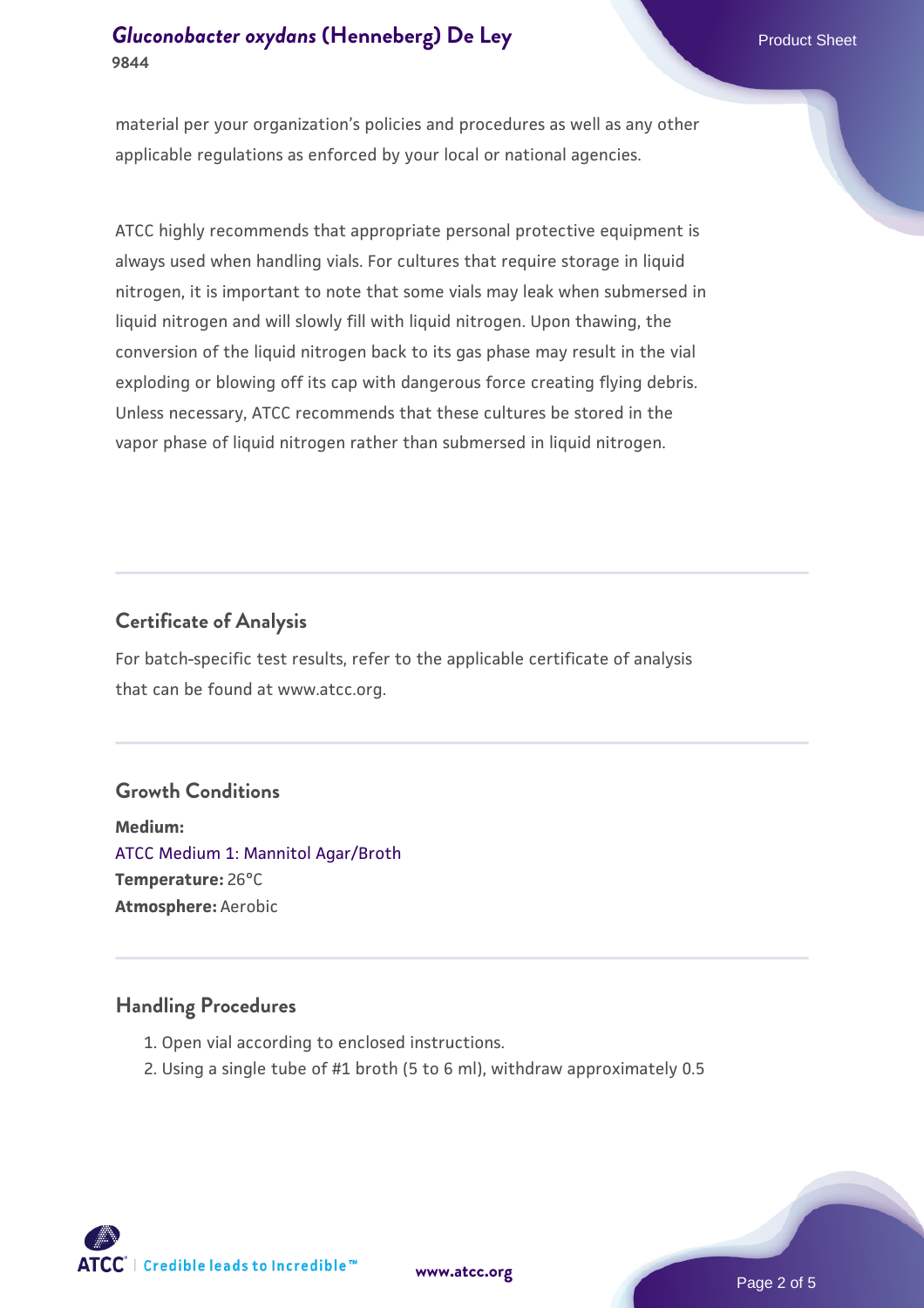# **[Gluconobacter oxydans](https://www.atcc.org/products/9844) [\(Henneberg\) De Ley](https://www.atcc.org/products/9844)** Product Sheet **9844**

- to 1.0 ml with a Pasteur or 1.0 ml pipette. Rehydrate the entire pellet.
- 3. Aseptically transfer this aliquot back into the broth tube. Mix well.
- Use several drops of the suspension to inoculate a #1 agar slant and/or 4. plate.
- 5. Incubate the tubes and plate at  $26^{\circ}$ C for 48-72 hours.

#### **Notes**

Colonies on #1 agar are entire, glistening, smooth, opaque, mucoid, and brownish-pink.

Additional information on this culture is available on the ATCC web site at [www.atcc.org.](http://www.atcc.org/)

# **Material Citation**

If use of this material results in a scientific publication, please cite the material in the following manner: *Gluconobacter oxydans* (Henneberg) De Ley (ATCC 9844)

# **References**

References and other information relating to this material are available at www.atcc.org.

# **Warranty**

The product is provided 'AS IS' and the viability of ATCC<sup>®</sup> products is warranted for 30 days from the date of shipment, provided that the customer has stored and handled the product according to the information included on the product information sheet, website, and Certificate of

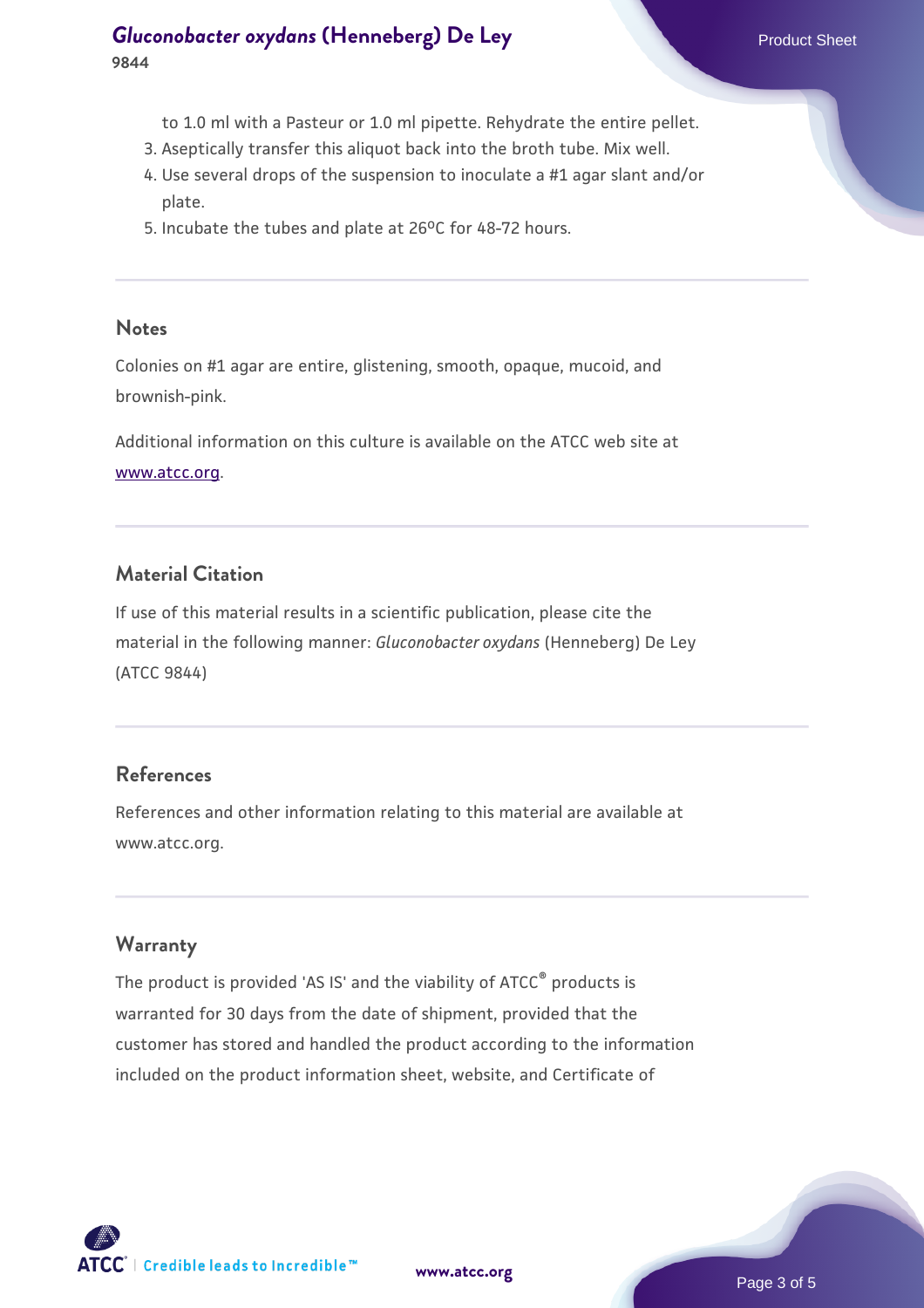# **[Gluconobacter oxydans](https://www.atcc.org/products/9844) [\(Henneberg\) De Ley](https://www.atcc.org/products/9844)** Product Sheet **9844**

Analysis. For living cultures, ATCC lists the media formulation and reagents that have been found to be effective for the product. While other unspecified media and reagents may also produce satisfactory results, a change in the ATCC and/or depositor-recommended protocols may affect the recovery, growth, and/or function of the product. If an alternative medium formulation or reagent is used, the ATCC warranty for viability is no longer valid. Except as expressly set forth herein, no other warranties of any kind are provided, express or implied, including, but not limited to, any implied warranties of merchantability, fitness for a particular purpose, manufacture according to cGMP standards, typicality, safety, accuracy, and/or noninfringement.

# **Disclaimers**

This product is intended for laboratory research use only. It is not intended for any animal or human therapeutic use, any human or animal consumption, or any diagnostic use. Any proposed commercial use is prohibited without a license from ATCC.

While ATCC uses reasonable efforts to include accurate and up-to-date information on this product sheet, ATCC makes no warranties or representations as to its accuracy. Citations from scientific literature and patents are provided for informational purposes only. ATCC does not warrant that such information has been confirmed to be accurate or complete and the customer bears the sole responsibility of confirming the accuracy and completeness of any such information.

This product is sent on the condition that the customer is responsible for and assumes all risk and responsibility in connection with the receipt, handling, storage, disposal, and use of the ATCC product including without limitation taking all appropriate safety and handling precautions to minimize health or environmental risk. As a condition of receiving the material, the customer agrees that any activity undertaken with the ATCC product and any progeny or modifications will be conducted in compliance with all applicable laws, regulations, and guidelines. This product is provided 'AS IS' with no